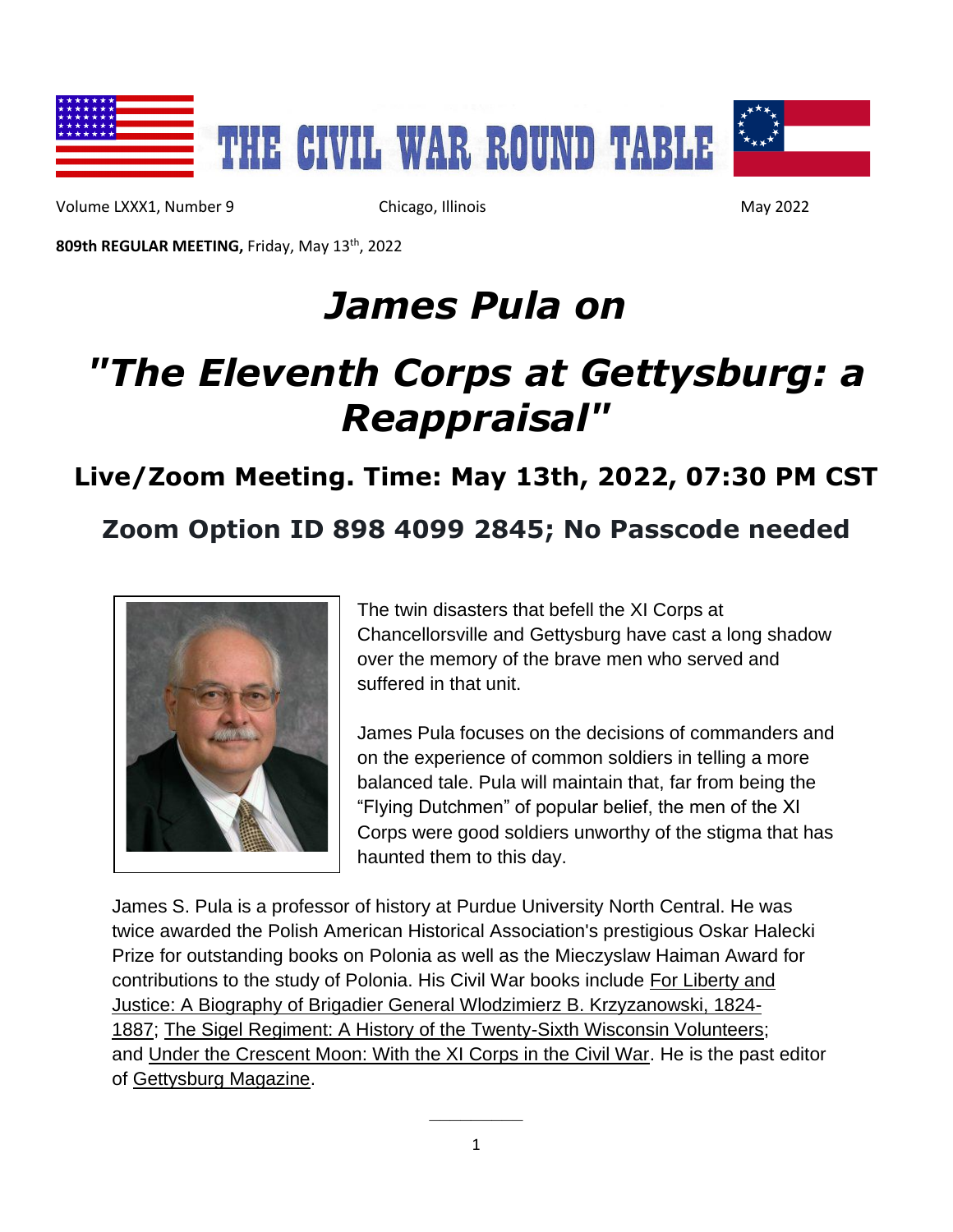## **Battlefield Preservation**

#### **Save 48 Acres at Cedar Mountain and Cedar Creek**

Combined, these 48 acres of hallowed ground at Cedar Creek and Cedar Mountain in Virginia have a transaction value of \$939,153 — nearly \$1 million. Thanks to a combination of state and federal grants and major gifts, each \$1 you give will be multiplied by a factor of \$29!

The first tract consists of **3 acres at Cedar Creek**, in the Shenandoah Valley of Virginia, the site of the savage, bloody battle that Confederate and Federal troops both won and lost in the same day. It's also one of the most threatened battlefields in America.

The second tract is **45 acres at Cedar Mountain**, in the Virginia piedmont, where Confederate General Stonewall Jackson rode into the heart of the battle to rally his faltering troops ... and when his rusted saber refused to come out of the scabbard, Jackson wielded it, scabbard and all, to turn the tide of battle.

Cedar Creek is one of the most highly threatened Civil War battlefields in America. This is because an international mining company owns more than 500 acres of pristine battlefield land that will be destroyed over time by mining activity.

The 45 acres we hope to save at Cedar Mountain include the site of the brutal, hourlong artillery duel that ended the battle with infantry positioned there. These acres — as you can see on your enclosed battle map — add significantly to both interpretive opportunities of the land already preserved at this crucial site, and also go a long way toward substantially completing this battlefield, a major goal of the Trust over the next five years.

*The American Battlefield Trust*

### **April Meeting**

**\_\_\_\_\_\_\_\_\_**

#### **By Mark Matranga**

The April 8, 2022, Civil War Round Table 809th Regular Meeting featured **Jeffrey William Hunt** and "Meade and Lee at Rappahannock Station." Hunt described the situation in Virginia in autumn 1863, between the Army of the Potomac and the Army of Northern Virginia after they had maneuvered and fought for months after the Battle of Gettysburg. Each sought to lure the other into a mistake, and although General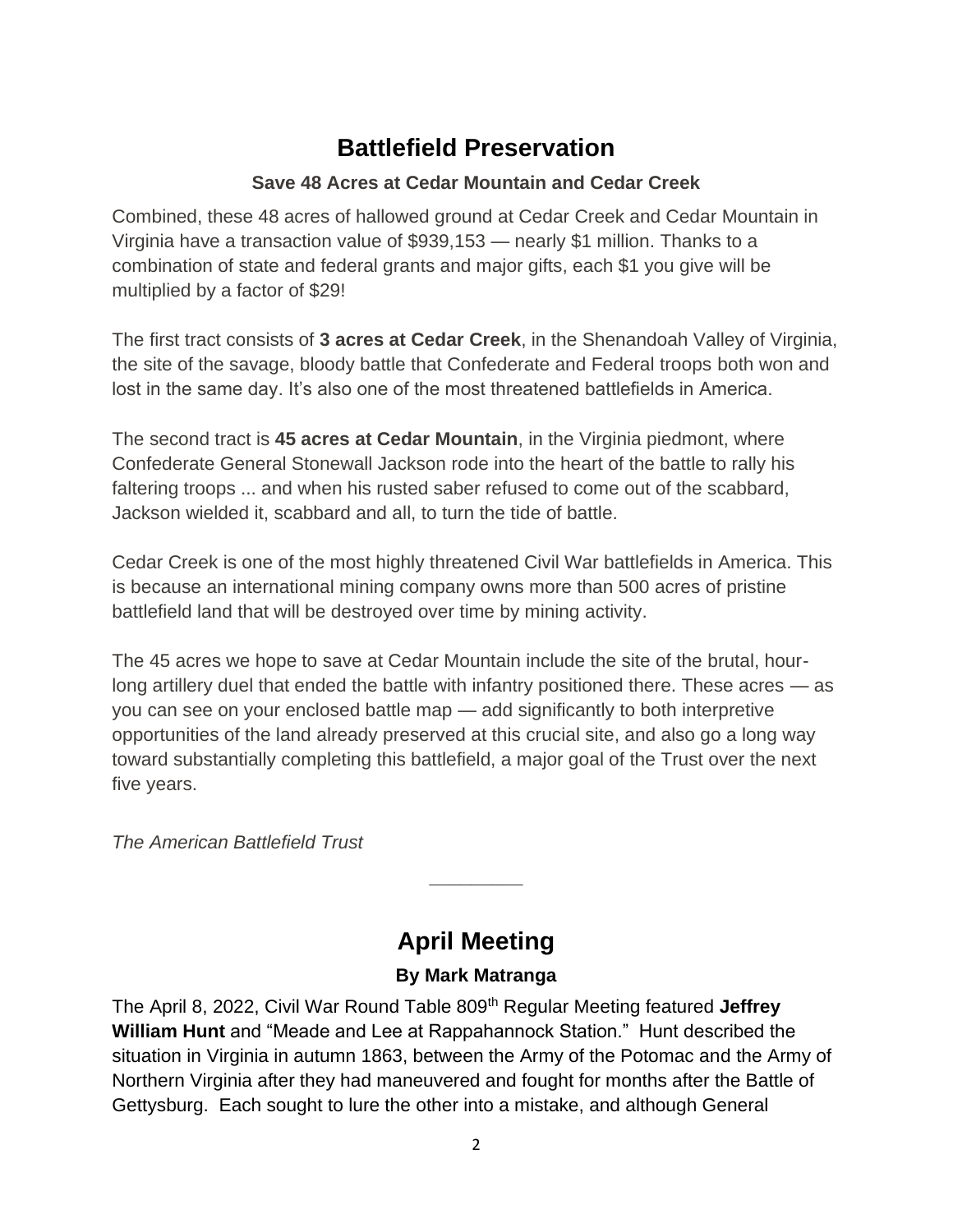Meade's forces achieved a victory at Rappahannock Station and Kelly's Ford the parties remained at a stalemate in early November.

Following Lee's July 14 crossing of the Potomac, the armies skirmished for weeks as the Confederates retreated up the Shenandoah Valley and crossed into central Virginia. Both armies had been gravely damaged and degraded after the long campaign into Pennsylvania and in need of repair. Both were replenished by the end of August and at strength; however, each lost parts of its forces as the war's focus moved west in September. First, two of Longstreet's divisions were transferred to Bragg's army, which Meade surmised after the September 13 battle at Culpeper Court House. Lincoln, of a mind that Meade would not attack Lee despite having a numerical advantage, sent the Army of the Potomac's  $11<sup>th</sup>$  and  $12<sup>th</sup>$  Corps to reinforce Rosecrans at Chattanooga. In addition, Meade was required to keep troops available to guard his railroad supply line back to Washington and to keep forces available in case further violence should erupt against the unpopular draft.

These developments caused Meade to break contact and withdraw from Culpeper County toward Centreville on the Orange & Alexandria Railroad. Sensing an opportunity, Lee attacked at Bristoe Station in mid-October and was repulsed. At the same time, there were several major cavalry engagements north and south of the Rappahannock in October, most notably at Brandy Station and Buckland Mills. The administration was irritated with Meade for failing to destroy Lee at Falling Waters and was not enamored by what it considered a retrograde movement. Chief of Staff Halleck continued to send Meade mixed signals, simultaneously goading him to attack but refusing to issue direct orders. And when Meade proposed to shift his base to Fredericksburg, the administration summarily refused.

Now late in October at Warrenton, Meade was faced with a dilemma: Compelled to move against Lee, he found the railroad destroyed by the enemy as it retreated across the Rappahannock; this dictated a slow pursuit to permit repair of tracks vital for the army's supply. Lee determined to stand on the defensive at the Rappahannock fords which presented the best option for offensive action and kept the army in position for upcoming spring operations. A complex of redoubts and connecting trenches was constructed at Rappahannock Station where a pontoon bridge remained as the sole river crossing. The trenches were manned by a storied brigade, Harry Hays' Louisiana Tigers. All other fords were guarded on the steep southern banks, including Kelly's Ford, five miles downstream from Rappahannock Station, where Ramseur's Brigade was posted.

Meade proposed to attack on November 7 with three corps: William French's II Corps would attack Kelly's while George Sykes' V and Horatio Wright's VI Corps would assault the trenches at Rappahannock Station. French pushed a substantial force across the river at Kelly's Ford by late afternoon. The fight at Rappahannock Station developed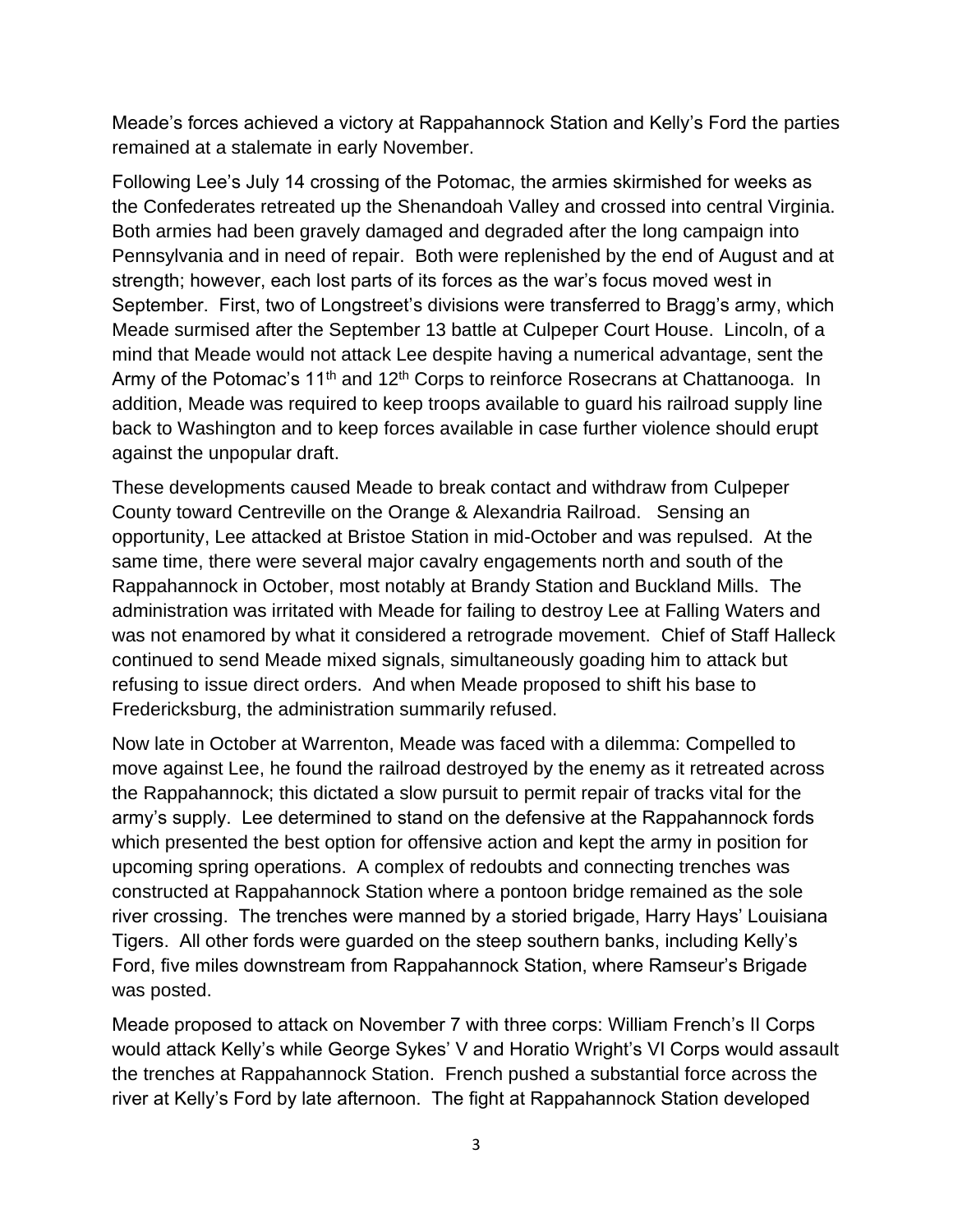later in the day – despite having overwhelming numerical superiority, Wright denied Howe's request to attack the entrenchments with his division but later approved Russell's limited night attack. Due to confusion, more units of the division and Upton's Brigade assaulted and the Tigers were flanked and overwhelmed; despite having been reinforced by Hoke's Brigade, over 1,600 Confederates surrendered. A total of 1,939 rebels were reported missing in both actions.

Despite having smashed two veteran brigades, Meade could have accomplished more with little cost, in Hunt's opinion. He considers Meade overall an effective manager but one who hesitated at critical points and surrendered the initiative. His entire force could have been across the river at Rappahannock Station earlier in the day when "enormous potential" awaited. As it was, Lee retreated the over the Rapidan where he would regroup and prepare for the final act of the 1863 campaign at Mine Run.

Hunt's grasp of the tactical details of these engagements is impressive. More impressive is that he provides a fuller picture of the armies after the retreat from Gettysburg. Multiple skirmishes, many cavalry actions, substantial casualties that earlier in the war would have been shocking, marked this period. Anyone who thinks 'nothing happened' after Gettysburg should read Jeffrey Hunt.

**\_\_\_\_\_\_\_\_\_**



**BULLETIN BOARD**

*Our in-person meetings are held at:* **Holiday Inn O'Hare**

5615 N. Cumberland, Chicago, IL 60631 *Parking at the Holiday Inn is FREE* Dinner \$40.00 Members and Non- Members Cocktails at 5:30, Dinner at 6:30

Presentation only is \$10 per person.

The **Kenosha Civil War Museum** is putting on the following in-person/zoom programs:

#### Friday, May 13, noon **Michigan Civil War Sites and Stories**

Though no Civil War battles were fought in Michigan, there are countless sites to see and visit, and fascinating stories to tell connected to that time period in the Wolverine state.

Dave Ingall's program will cover interesting people, markers, monuments, museum exhibits, period buildings, forts, and cemeteries contained in the Wolverine State.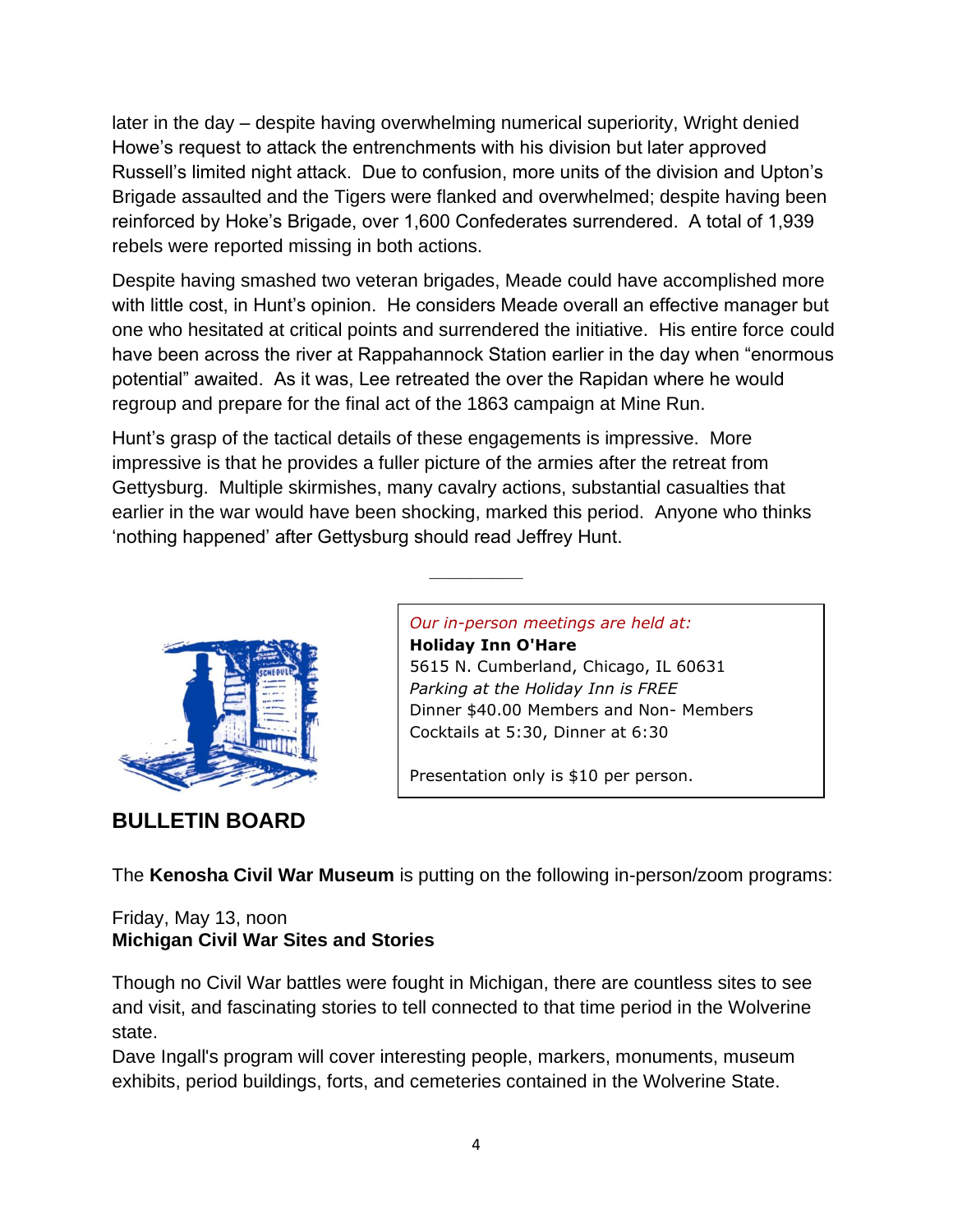For more on programs at the museum, visit <https://museums.kenosha.org/civilwar/events/>

The **Congress of Civil War Round Tables** has archived a series of virtual Civil War Lectures by some of the nation's leading historians. Visit <https://www.cwrtcongress.org/videos/lectures.html> The website **Civil War Talk** is sponsoring a series of lectures on zoom. For more, see https://civilwartalk.com/.

**\_\_\_\_\_\_\_\_\_\_**

**Leslie Goddard** will present "Louisa May Alcott's Civil War" May 11, at 6:30 p.m., in the Prairie Fox Books, Ottawa, and May 25<sup>th</sup>, at 7 p.m., at the Glencoe Public Library. She will also present "Clara Barton, Civil War Nurse" at the St. Charles History Museum, May  $14<sup>th</sup>$  at 10 a.m. For more information, visit http://www.lesliegoddard.info/calendar.html

**\_\_\_\_\_\_\_\_\_\_\_**

**\_\_\_\_\_\_\_\_\_\_\_**

**Bruce Allardice**'s article "Baseball: The Confederacy's National Pastime" appeared in the Emerging Civil War website April 16<sup>th</sup>. Visit

https://emergingcivilwar.com/2022/04/16/baseball-the-confederacys-national-pastime/. **\_\_\_\_\_\_\_\_\_\_\_**

#### **More Upcoming Local Civil War Events**

Due to government-ordered shutdowns, CWRT events are being cancelled or going online on an ad hoc basis. Contact the sponsoring organization for up-to-date details. Check the **Announcements** section of the CWRT's website for additional coming events.

May 2nd, Rock Valley (Rockford) CWRT: Chris Mackowski on "The Furious Struggle: Chancellorsville and the High Tide of the Confederacy"

May 6th, Northern Illinois CWRT: **Jon Sebastian** on "Turning Points at Gettysburg" May 10th, McHenry County CWRT: Fred Reczkowicz on "The Battle of Ball's Bluff" May 12th, Milwaukee CWRT: James Pula on "The Eleventh Corps at Gettysburg: A Reappraisal"

May 14th, Two Old Goats in Cedar Lake: Paula Walker on "Warren at Five Forks" May 17th, Lincoln-Davis CWRT: Brian Conroy on "Irish in the Civil War"

May 19th, South Suburban CWRT: Brian Conroy on "Little Egypt's Civil War" May 21st, Salt Creek CWRT: Father **Bob Miller** on "Jeremiah Tracy, Civil War Chaplain"

**\_\_\_\_\_\_\_\_\_**